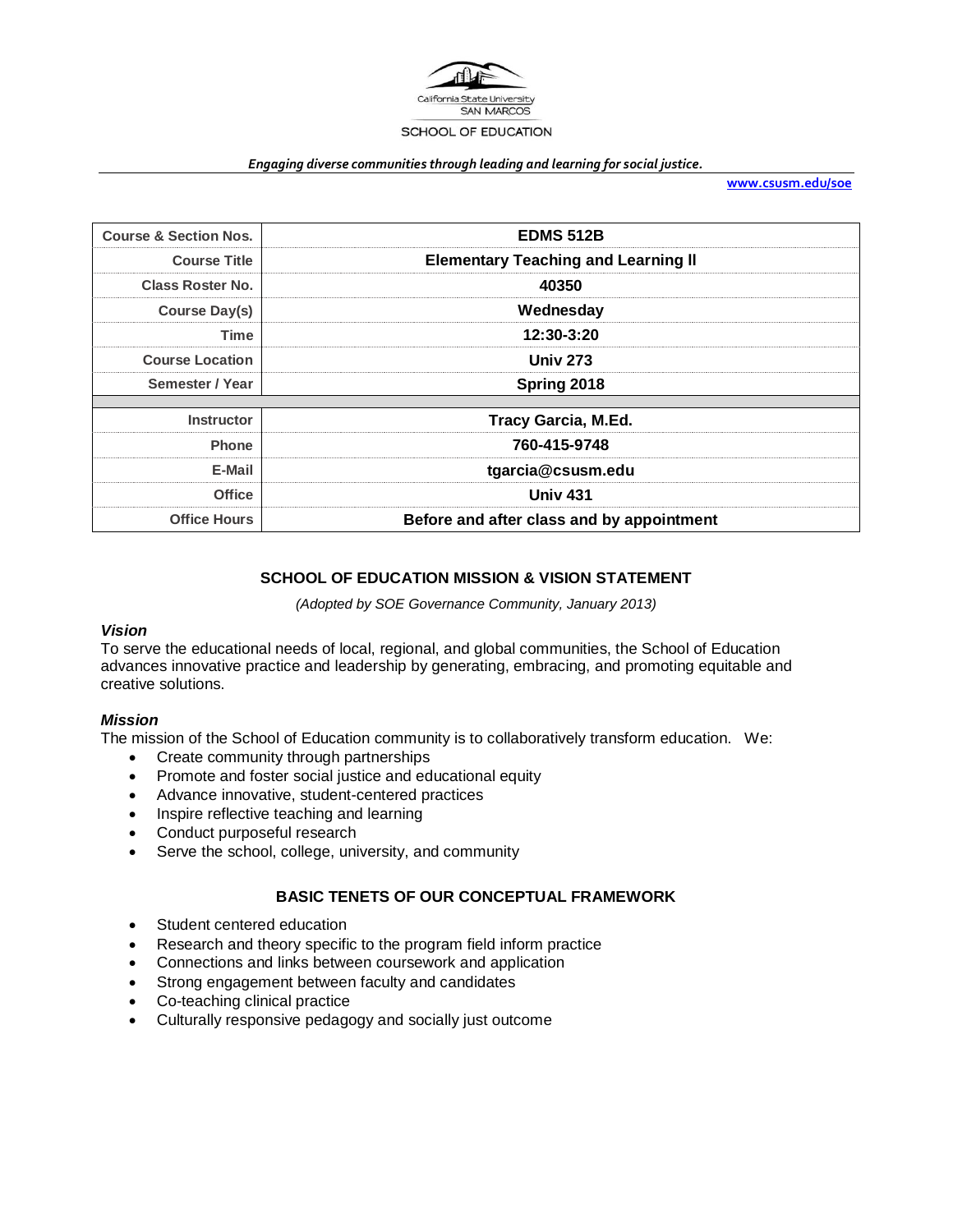# **TABLE OF CONTENTS**

# <span id="page-1-0"></span>**COURSE DESCRIPTION**

Focuses on developing an advanced understanding of learning theory and instructional practice in technology-integrated and inclusive elementary classrooms. Enrollment restricted to students in the ICP.

# <span id="page-1-1"></span>**Course Prerequisites**

EDMS 511B

# <span id="page-1-2"></span>**Course Objectives**

•Develop engaging lesson plans, aligned with state standards, including higher-order thinking skills and academic discourse to meet the needs of diverse learners.

•Use Universal Design for Learning (UDL) to scaffold, modify, and adapt lessons to meet specific students' learning needs.

•Provide formative assessments to monitor student learning and inform instructional planning and practices. •Develop a learning sequence of 3 lessons including assessment and success criteria.

<span id="page-1-3"></span>•Develop a classroom management plan rooted in research and classroom experiences.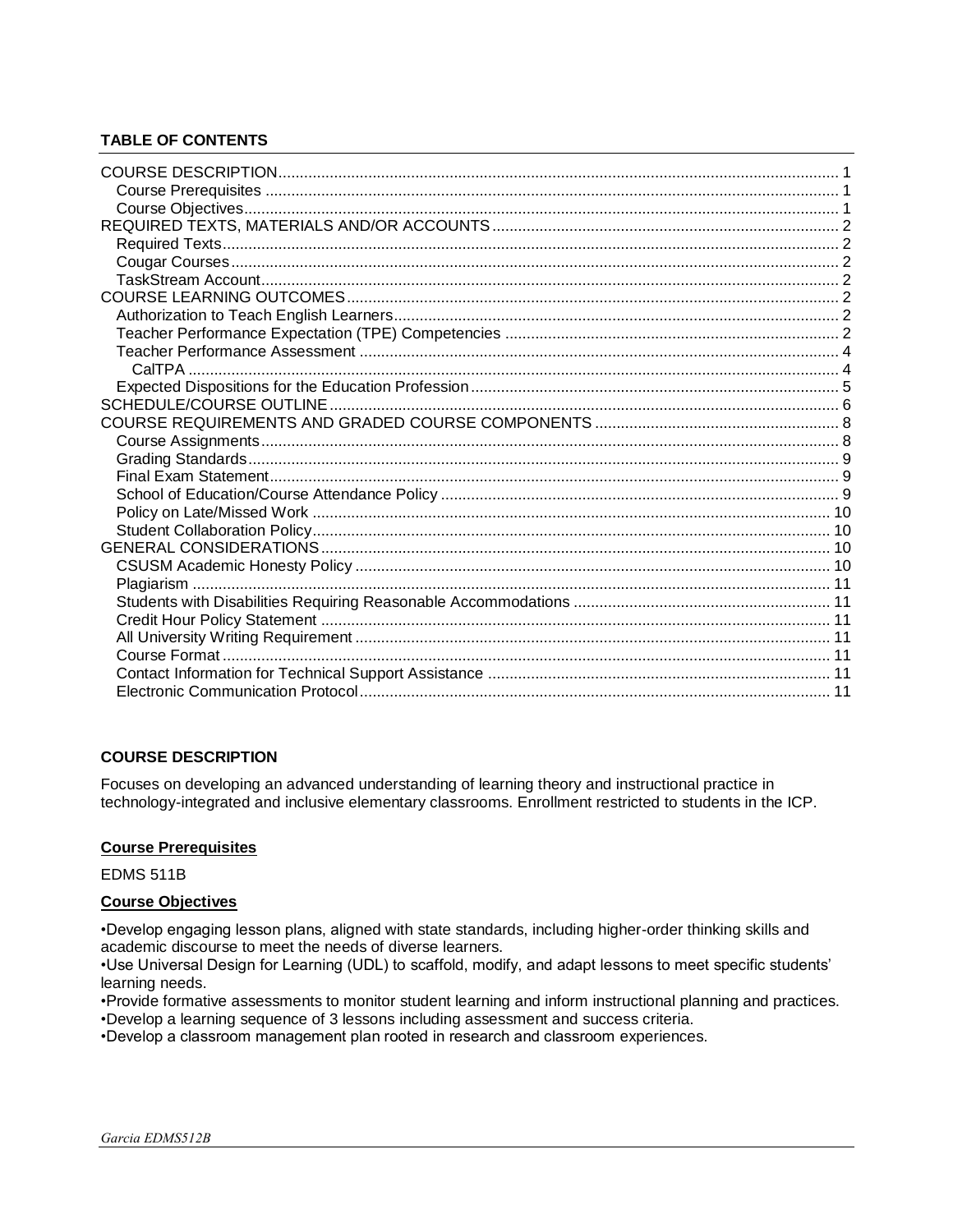# **REQUIRED TEXTS, MATERIALS AND/OR ACCOUNTS**

## <span id="page-2-0"></span>**Required Texts**

Center for Responsive Schools (2016) *The Joyful Classroom*. Center for Responsive Schools, Inc.

Heritage, Margaret (2010) *Formative Assessment: Making it happen in the classroom*. Thousand Oaks, CA: **Corwin** 

CalTPA handbook

#### <span id="page-2-1"></span>**Cougar Courses**

<span id="page-2-2"></span>Course information and readings are on Cougar Courses. Please bring a laptop or tablet to class.

## **COURSE LEARNING OUTCOMES**

Upon successful completion of this course, students will be able to:

- Plan standards-based lesson plans using a variety of instructional strategies and engagement activities.
- Understand specific needs of students in a classroom and how to scaffold, adapt, and modify lessons to meet those needs.
- Plan for ongoing assessment opportunities within a lesson to determine student progress of learning goal.
- Plan a learning sequence of 3 lessons including assessment and success criteria.
- Develop a classroom management plan for future classroom based on readings and classroom experiences.

# <span id="page-2-3"></span>**Authorization to Teach English Learners**

This credential program has been specifically designed to prepare teachers for the diversity of languages often encountered in California public school classrooms. The authorization to teach English learners is met through the infusion of content and experiences within the credential program, as well as additional coursework. Candidates successfully completing this program receive a credential with authorization to teach English learners. *(Approved by CCTC in SB 2042 Program Standards, August 02)*

# <span id="page-2-4"></span>**Teacher Performance Expectation (TPE) Competencies (2017)**

The course objectives, assignments, and assessments have been aligned with the CTC standards for (Single Subject, Multiple Subject, Special Education, etc.) Credential. This course is designed to help teachers seeking a California teaching credential to develop the skills, knowledge, and attitudes necessary to assist schools and district in implementing effective programs for all students. The successful candidate will be able to merge theory and practice in order to realize a comprehensive and extensive educational program for all students. You will be required to formally address the following TPEs in this course:

# **TPE 1: Engaging and Supporting All Students in Learning (Lesson Planning Assignment)**

1.1 Apply knowledge of students, including their prior experiences, interests, and social- emotional learning needs, as well as their funds of knowledge and cultural, language, and socioeconomic backgrounds, to engage them in learning.

1.4 Use a variety of developmentally and ability-appropriate instructional strategies, resources, and assistive technology, including principles of Universal Design of Learning (UDL) and Multi- Tiered System of Supports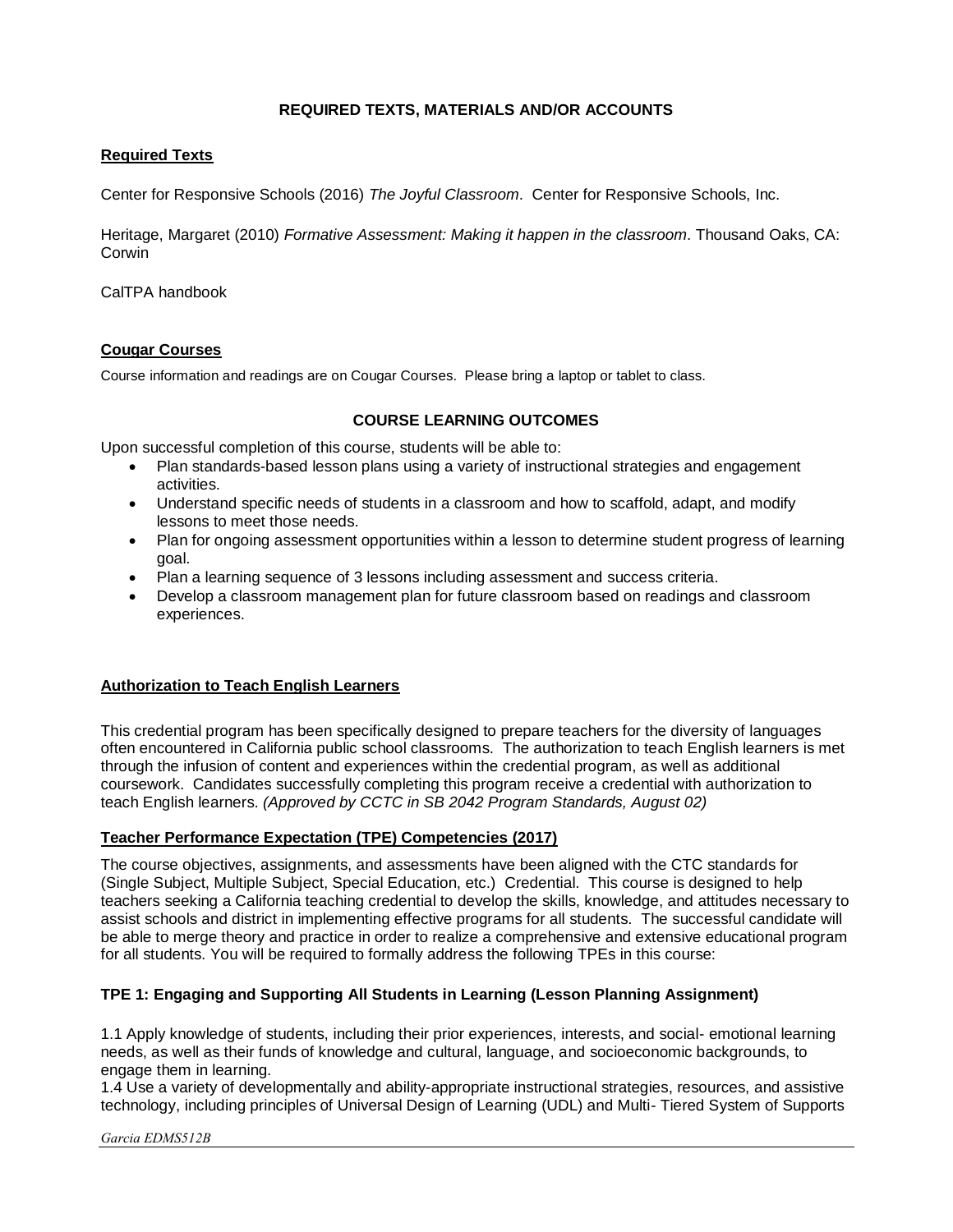(MTSS) to support access to the curriculum for a wide range of learners within the general education classroom and environment.

1.8 Monitor student learning and adjust instruction while teaching so that students continue to be actively engaged in learning.

#### **TPE 2: Creating and Maintaining Effective Environments for Student Learning (Classroom Management Assignment)**

2.2 Create learning environments (i.e., traditional, blended, and online) that promote productive student learning, encourage positive interactions among students, reflect diversity and multiple perspectives, and are culturally responsive.

2.3 Establish, maintain, and monitor inclusive learning environments that are physically, mentally, intellectually, and emotionally healthy and safe to enable all students to learn, and recognize and appropriately address instances of intolerance and harassment among students, such as bullying, racism, and sexism.

2.4 Know how to access resources to support students, including those who have experienced trauma, homelessness, foster care, incarceration, and/or are medically fragile.

2.5 Maintain high expectations for learning with appropriate support for the full range of students in the classroom.

2.6 Establish and maintain clear expectations for positive classroom behavior and for student-to-student and student-to-teacher interactions by communicating classroom behavior and for student-to-student and student-to-teacher interactions by communicating classroom routines, procedures, and norms to students and families.

#### **TPE 3: Understanding and Organizing Subject Matter for Student Learning (Lesson Planning and Lesson Sequence Assignments)**

3.1 Demonstrate knowledge of subject matter, including the adopted California State Standards and curriculum frameworks.

3.4 Individually and through consultation and collaboration with other educators and members of the larger school community, plan for effective subject matter instruction and use multiple means of representing, expressing, and engaging students to demonstrate their knowledge.

3.5 Adapt subject matter curriculum, organization, and planning to support the acquisition and use of academic language within learning activities to promote the subject matter knowledge of all students, including the full range of English learners, Standard English learners, students with disabilities, and students with other learning needs in the least restrictive environment.

3.6 Use and adapt resources, standards-aligned instructional materials, and a range of technology, including assistive technology, to facilitate students' equitable access to the curriculum.

3.8 Demonstrate knowledge of effective teaching strategies aligned with the internationally recognized educational technology standards.

# **TPE 4: Planning Instruction and Designing Learning Experiences for All Students (Lesson Planning and Lesson Sequence Assignments)**

4.1 Locate and apply information about students' current academic status, content- and standards-related learning needs and goals, assessment data, language proficiency status, and cultural background for both short-term and long-term instructional planning purposes.

4.2 Understand and apply knowledge of the range and characteristics of typical and atypical child development from birth through adolescence to help inform instructional planning and learning experiences for all students.

4.3 Design and implement instruction and assessment that reflects the interconnectedness of academic content areas and related student skills development in literacy, mathematics, science, and other disciplines across the curriculum, as applicable to the subject area of instruction.

4.4 Plan, design, implement and monitor instruction, making effective use of instructional time to maximize learning opportunities and provide access to the curriculum for all students by removing barriers and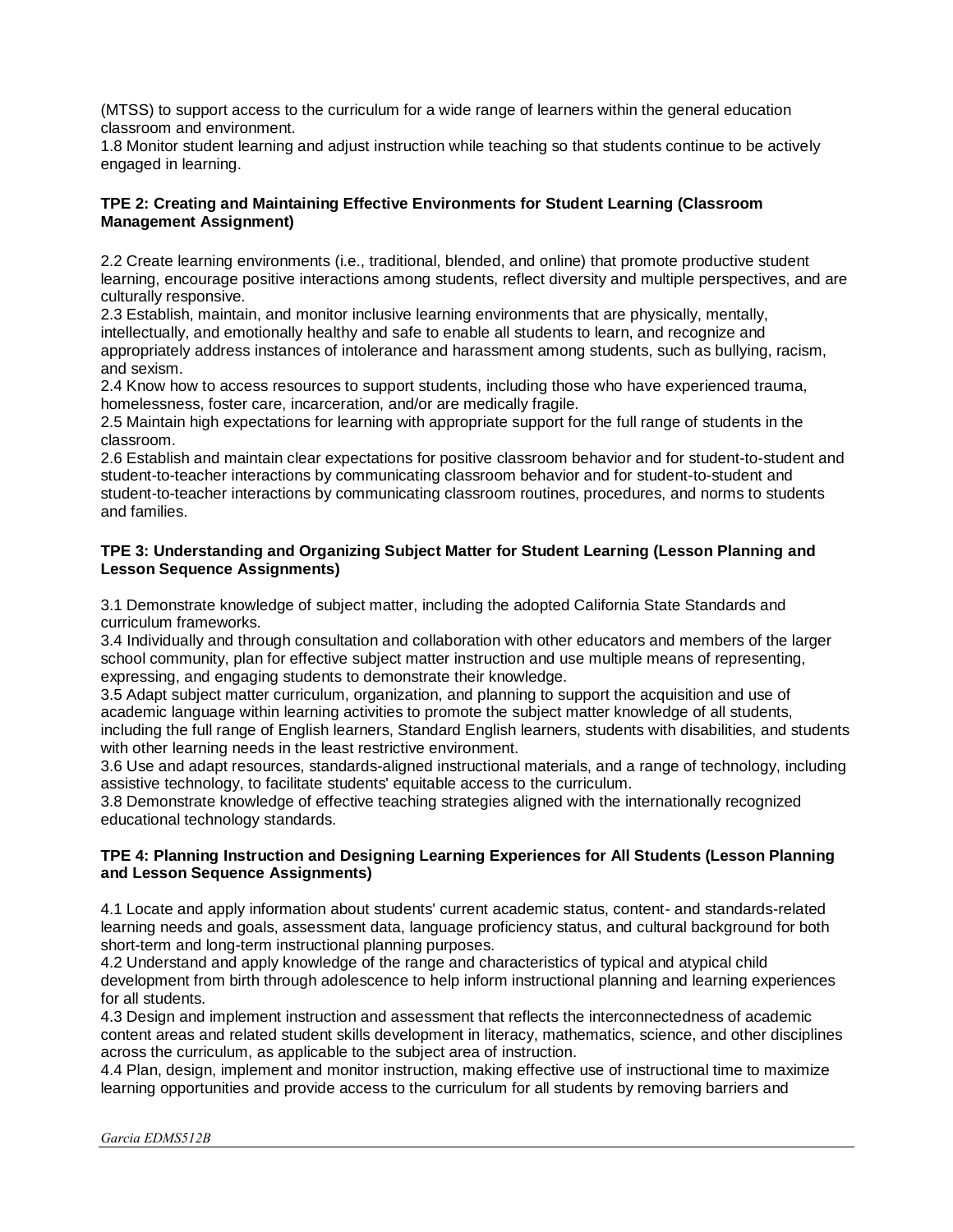providing access through instructional strategies that include:

• appropriate use of instructional technology, including assistive technology;

• applying principles of UDL and MTSS.

• use of developmentally, linguistically, and culturally appropriate learning activities, instructional materials, and resources for all students, including the full range of English learners;

•appropriate modifications for students with disabilities in the general education classroom;

•opportunities for students to support each other in learning; and use of community resources and services as applicable.

4.6 Access resources for planning and instruction, including the expertise of community and school colleagues through in-person or virtual collaboration, co-teaching, coaching, and/or networking.

#### **TPE 5: Assessing Student Learning (Classroom Lesson Planning and Lesson Sequence Assignments)**

5.1 Apply knowledge of the purposes, characteristics, and appropriate uses of different types of assessments (e.g., diagnostic, informal, formal, progress-monitoring, formative, summative, and performance) to design and administer classroom assessments, including use of scoring rubrics.

5.2 Collect and analyze assessment data from multiple measures and sources to plan and modify instruction and document students' learning over time.

5.6 Work with specialists to interpret assessment results from formative and summative assessments to distinguish between students whose first language is English, English learners, Standard English learners, and students with language or other disabilities.

5.8 Use assessment data, including information from students' IEP, IFSP, ITP, and 504 plans, to establish learning goals and to plan, differentiate, make accommodations and/or modify instruction.

# **TPE 6: Developing as a Professional Educator (Classroom Connection Assignments)**

6.1 Reflect on their own teaching practice and level of subject matter and pedagogical knowledge to plan and implement instruction that can improve student learning.

6.2 Recognize their own values and implicit and explicit biases, the ways in which these values and implicit and explicit biases may positively and negatively affect teaching and learning, and work to mitigate any negative impact on the teaching and learning of students. They exhibit positive dispositions of caring, support, acceptance, and fairness toward all students and families, as well as toward their colleagues.

6.3 Establish professional learning goals and make progress to improve their practice by routinely engaging in communication and inquiry with colleagues.

6.5 Demonstrate professional responsibility for all aspects of student learning and classroom management, including responsibility for the learning outcomes of all students, along with appropriate concerns and policies regarding the privacy, health, and safety of students and families. Beginning teachers conduct themselves with integrity and model ethical conduct for themselves and others.

6.6 Understand and enact professional roles and responsibilities as mandated reporters and comply with all laws concerning professional responsibilities, professional conduct, and moral fitness, including the responsible use of social media and other digital platforms and Preliminary Multiple and Single Subject Credential Program Standards.

# <span id="page-4-0"></span>**Teacher Performance Assessment**

Beginning July 1, 2008 all California credential candidates must successfully complete a state-approved Teacher Performance Assessment (TPA), as part of the credential program of preparation. During the 2017- 18 academic year the CSUSM credential programs will use either the CalTPA (California Teacher Performance Assessment) or the edTPA (Educative Teacher Performance Assessment).

# <span id="page-4-1"></span>**CalTPA**

To assist with your successful completion of the CalTPA, a series of informational seminars are offered over the course of the program. TPA related questions and logistical concerns are to be addressed during the seminars. Your attendance to TPA seminars will greatly contribute to your success on the assessment. The CalTPA Candidate Handbook, TPA seminar schedule, and other TPA support materials may be found on the SOE website:<http://www.csusm.edu/education/CalTPA/ProgramMaterialsTPA.html>

*Garcia EDMS512B*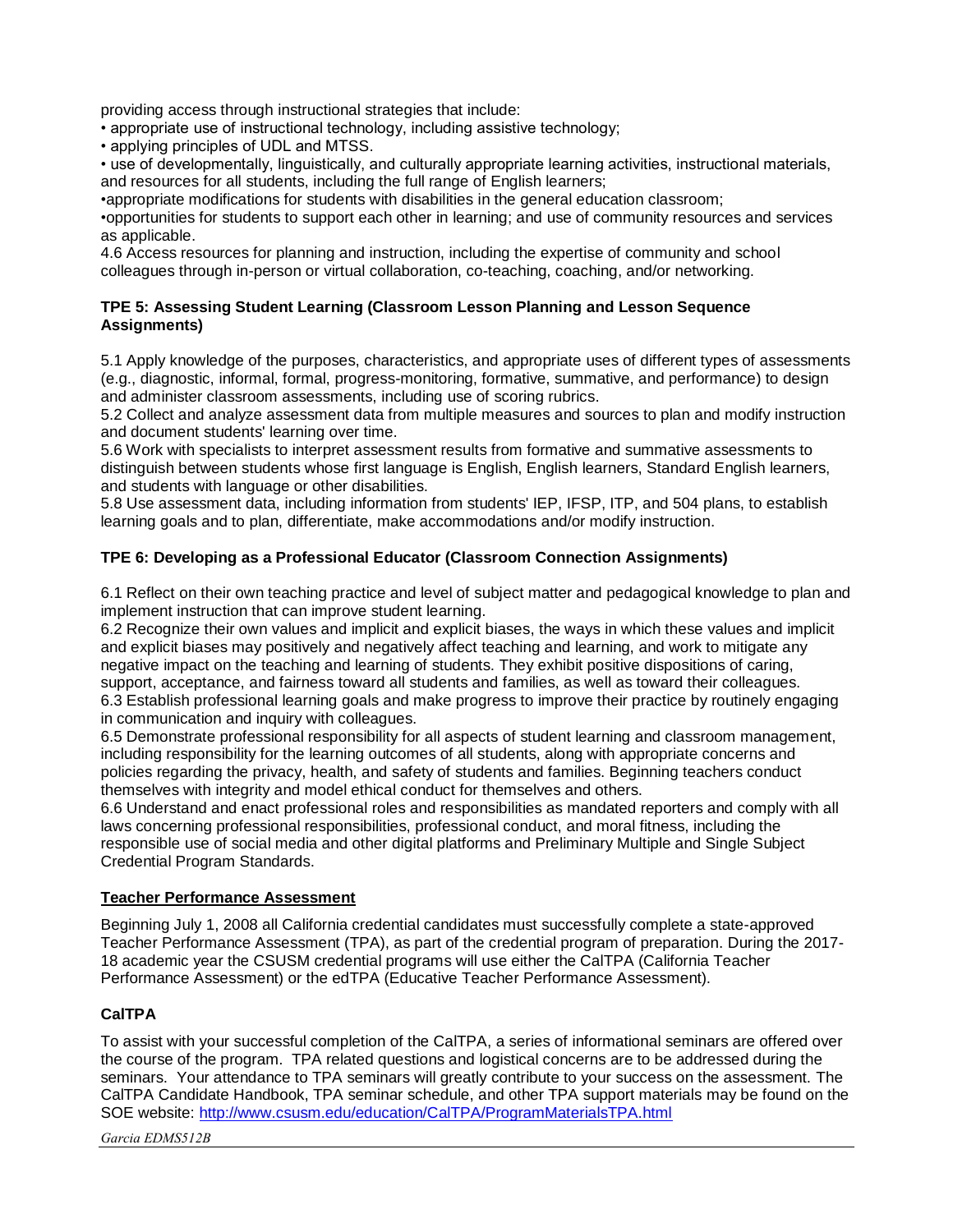Additionally, to support your success in your credential program and with TPA, SOE classes use common pedagogical language, lesson plans (lesson designs), and unit plans (unit designs).

# <span id="page-5-0"></span>**Expected Dispositions for the Education Profession**

Education is a profession that has, at its core, certain dispositional attributes that must be acquired and developed. Teaching and working with learners of all ages requires not only specific content knowledge and pedagogical skills, but positive attitudes about multiple dimensions of the profession. The School of Education has identified six dispositions that must be evident in teacher candidates: social justice and equity, collaboration, critical thinking, professional ethics, reflective teaching and learning, and life-long learning. These dispositions have observable actions that will be assessed throughout the preparation program. For each dispositional element, there are three levels of performance - *unacceptable*, *initial target*, and *advanced target*. The description and rubric for the three levels of performance offer measurable behaviors and examples.

The assessment is designed to provide candidates with ongoing feedback for their growth in professional dispositions and includes a self-assessment by the candidate. The dispositions and rubric are presented, explained and assessed in one or more designated courses in each program as well as in clinical practice. Based upon assessment feedback candidates will compose a reflection that becomes part of the candidate's Teaching Performance Expectation portfolio. Candidates are expected to meet the level of *initial target* during the program.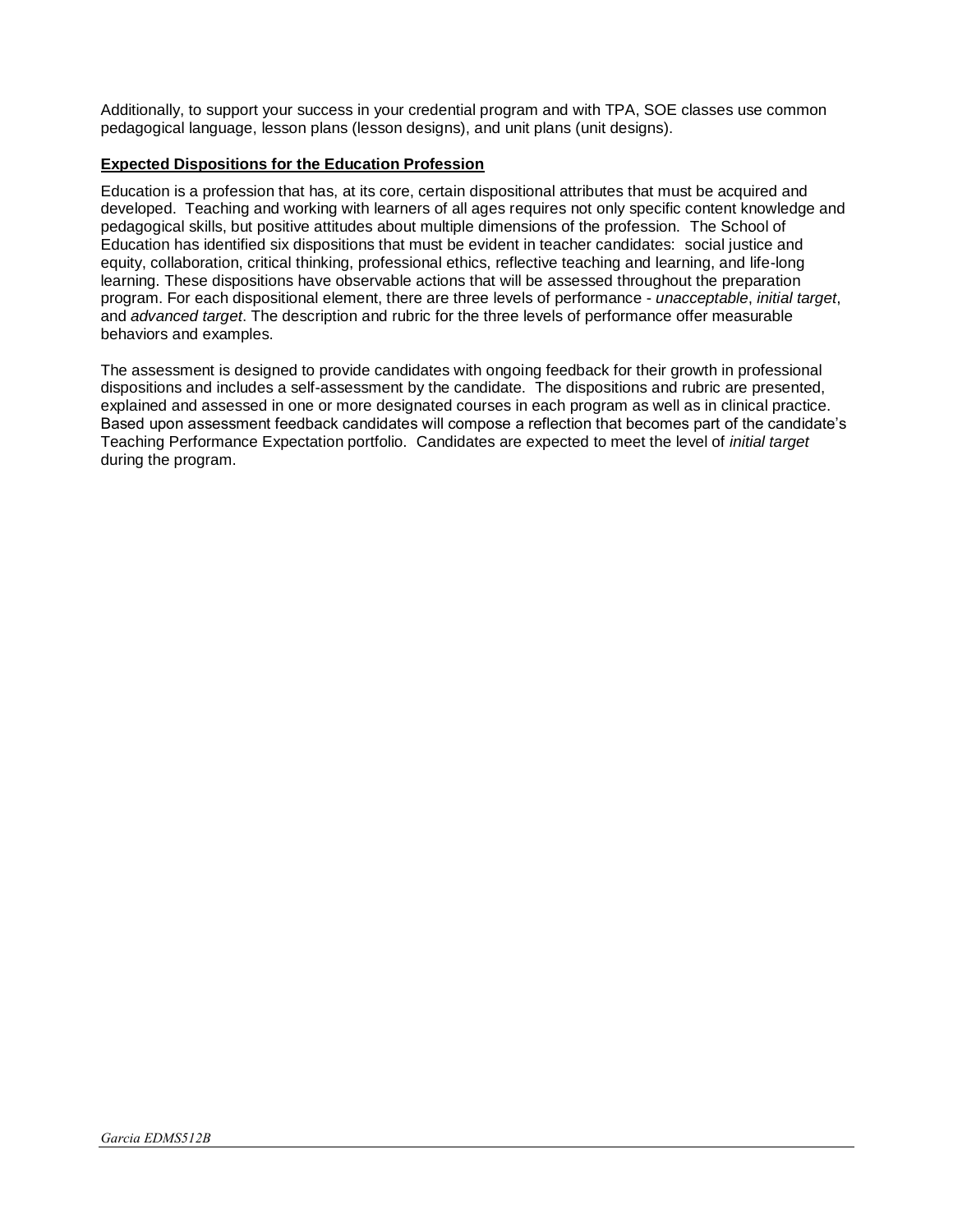# **SCHEDULE/COURSE OUTLINE**

# **This Syllabus is subject to change based on course requirements and instructor discretion.**

<span id="page-6-0"></span>

| <b>Date</b>          | <b>Topic</b>                                                                                                             | <b>Assignment (if any)</b>                                                                                                                                                                                                                                                                                                                                                                                                      | <b>Due Date</b> |
|----------------------|--------------------------------------------------------------------------------------------------------------------------|---------------------------------------------------------------------------------------------------------------------------------------------------------------------------------------------------------------------------------------------------------------------------------------------------------------------------------------------------------------------------------------------------------------------------------|-----------------|
| Session 1<br>8/28/19 | Building a Positive,<br>Inclusive, Learning<br>Community                                                                 | N/A                                                                                                                                                                                                                                                                                                                                                                                                                             |                 |
| Session 2<br>9/419   | <b>Behavior Management</b><br><b>Building Community</b><br><b>Behavior Expectations</b><br><b>Instructional Routines</b> | Read: The Joyful Classroom Introduction and<br>Chapter 1: How Do We Make Academics<br>Engaging? and Getting to Know Your Students<br><b>Classroom Connections- Ask your Cooperating</b><br>Teacher (CT) for a copy of their Behavior<br>Management Plan. Bring a hard copy to class<br>on 9/4.                                                                                                                                  | 9/4             |
|                      |                                                                                                                          | <b>Classroom Connections- Classroom</b><br>Management: Write a one-page observation and<br>reflection answering the following two questions;<br>Observe: What strategies does your CT use to<br>build community, teach behavior expectations,<br>and develop instructional routines? Reflect: How<br>does your classroom observation align with our<br>class readings and experiences? Bring a hard<br>copy to class on 9/4.    |                 |
| Session 3<br>9/11/19 | Lesson Planning<br><b>Formulating Learning</b><br>Goals (Objectives)                                                     | Read: The Joyful Classroom Chapter 2:<br>Partnering and Grouping Students for<br>Collaborative Learning                                                                                                                                                                                                                                                                                                                         | 9/11            |
|                      | <b>Instructional Strategies</b>                                                                                          | <b>Classroom Connections- Student Interaction</b><br>Write a one-page observation and reflection<br>answering the following two questions; Observe:<br>How are students partnered and grouped in the<br>classroom? What opportunities do they have to<br>work collaboratively? Reflect: How does the<br>classroom arrangement enhance or restrict<br>collaborative learning? Bring a hard copy to<br>class on 9/11.             |                 |
| Session 4<br>9/18/19 | <b>Engaging Learning</b><br><b>Activities</b>                                                                            | Read: The Joyful Classroom: Chapter 3: Making<br>Learning Interactive                                                                                                                                                                                                                                                                                                                                                           | 9/18            |
|                      | <b>Higher Order Thinking</b><br><b>Skills</b>                                                                            | <b>Classroom Connections- Lesson Observation:</b><br>Write a one-page observation and reflection<br>answering the following two questions; Observe:<br>What instructional strategies and engaging<br>learning activities do you observe? Reflect: How<br>do the instructional strategies the CT uses support<br>student learning? How do students respond to<br>the engaging activities? Bring a hard copy to<br>class on 9/18. |                 |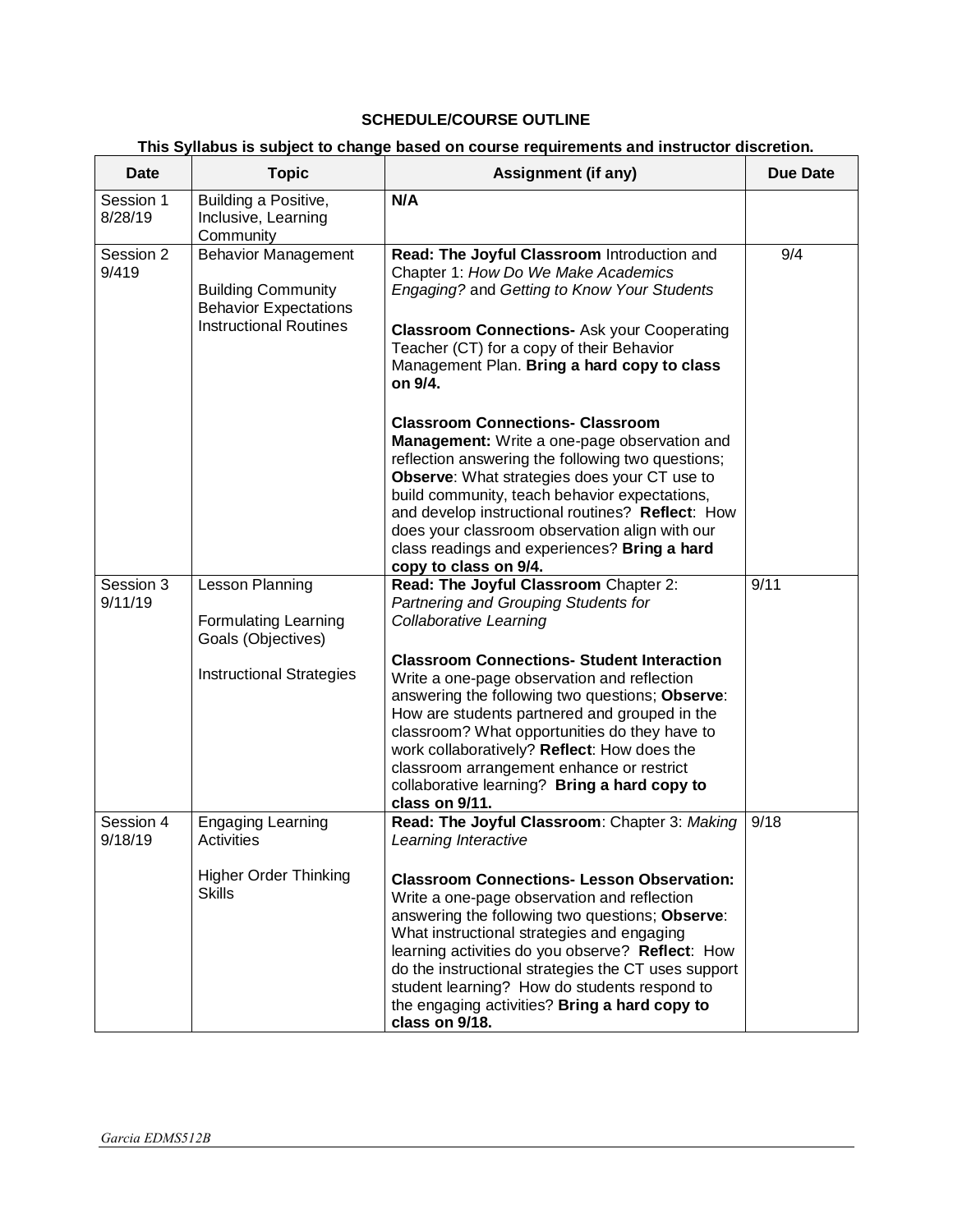<span id="page-7-0"></span>

| <b>Date</b>            | <b>Topic</b>                                                                             | <b>Assignment (if any)</b>                                                                                                                                                                                                                       | Due Date |
|------------------------|------------------------------------------------------------------------------------------|--------------------------------------------------------------------------------------------------------------------------------------------------------------------------------------------------------------------------------------------------|----------|
| Session 5<br>9/25/19   | Differentiation using<br>Universal Design for<br>Learning (UDL)                          | Read: The Joyful Classroom: Chapter 3: Making<br>Learning Interactive                                                                                                                                                                            | 9/25     |
|                        | Scaffolding Instruction for<br>English Language<br>Development                           | <b>Classroom Connections- Classroom Profile-</b><br>Collaborate with CT on a "Classroom Profile" to<br>learn the EL levels and special needs of students<br>in your classroom. Bring a hard copy of the<br>"Classroom Profile" to class on 9/25. |          |
| Session 6<br>10/2/19   | Adapting and Modifying<br>Lessons for Special<br><b>Needs Students</b>                   | Read: The Joyful Classroom: Chapter 5:<br><b>Structuring Lessons for Maximum Impact</b><br>Due: Classroom Management Plan                                                                                                                        | 10/2     |
| Session 7<br>10/9/19   | Formal, Informal, and<br>Self-Assessment<br><b>Checking for Student</b><br>Understanding | Read: Formative Assessment Chapter 1:<br>Introduction and Chapter 2: Assessment with and<br>for Students                                                                                                                                         | 10/9     |
| Session 8<br>10/16/19  | Self-Assessment of<br><b>Lesson Plans</b><br><b>Success Criteria</b>                     | Read: Formative Assessment Chapter 4: The<br><b>Drivers of Formative Assessment: Learning Goals</b><br>and Success Criteria                                                                                                                      | 10/16    |
| Session 9<br>10/23/19  | Learning Segment<br><b>Sequencing Learning</b><br><b>Goals and Lesson Plans</b>          | Due: Classroom Lesson Plan<br>Read: Formative Assessment Chapter 5:<br>Formative Feedback for Teaching<br>Determine ELA and ELD standard(s) for<br><b>Learning Segment</b>                                                                       | 10/23    |
| Session 10<br>10/30/19 | Learning Segment<br><b>Assessing Student</b><br>Learning                                 | Read: Formative Assessment Chapter 6:<br>Formative Feedback for Learning<br>Develop Preliminary information: standards,<br>objectives, and academic language                                                                                     | 10/30    |
| Session 11<br>11/6/19  | Individualized Education<br>Plans (IEP's) and Student<br>Study Teams (SST's)             | Develop lesson launch, instructional<br>strategies, learning activities, and closure                                                                                                                                                             | 11/6     |
| Session 12<br>11/13/19 | Preparing for Employment<br><b>Drafting Resumes</b>                                      | Develop differentiation for EL and SPED<br><b>students</b>                                                                                                                                                                                       |          |
| Session 13<br>11/20/19 | <b>Interviewing Skills</b>                                                               | Draft a resume incorporating information from<br>last class. Bring a copy to class to share.                                                                                                                                                     | 11/20/19 |
| Session 14<br>11/27/19 | <b>Learning Segment Rationale</b><br>Self-Assessment                                     | Use CalTPA rubric for Learning Segment to<br>self-assess your lesson plans and complete<br>rationale.                                                                                                                                            |          |
| Session 15<br>12/4/19  | Celebration of Learning                                                                  | Due: Learning Segment Plans and Rationale                                                                                                                                                                                                        | 12/4/19  |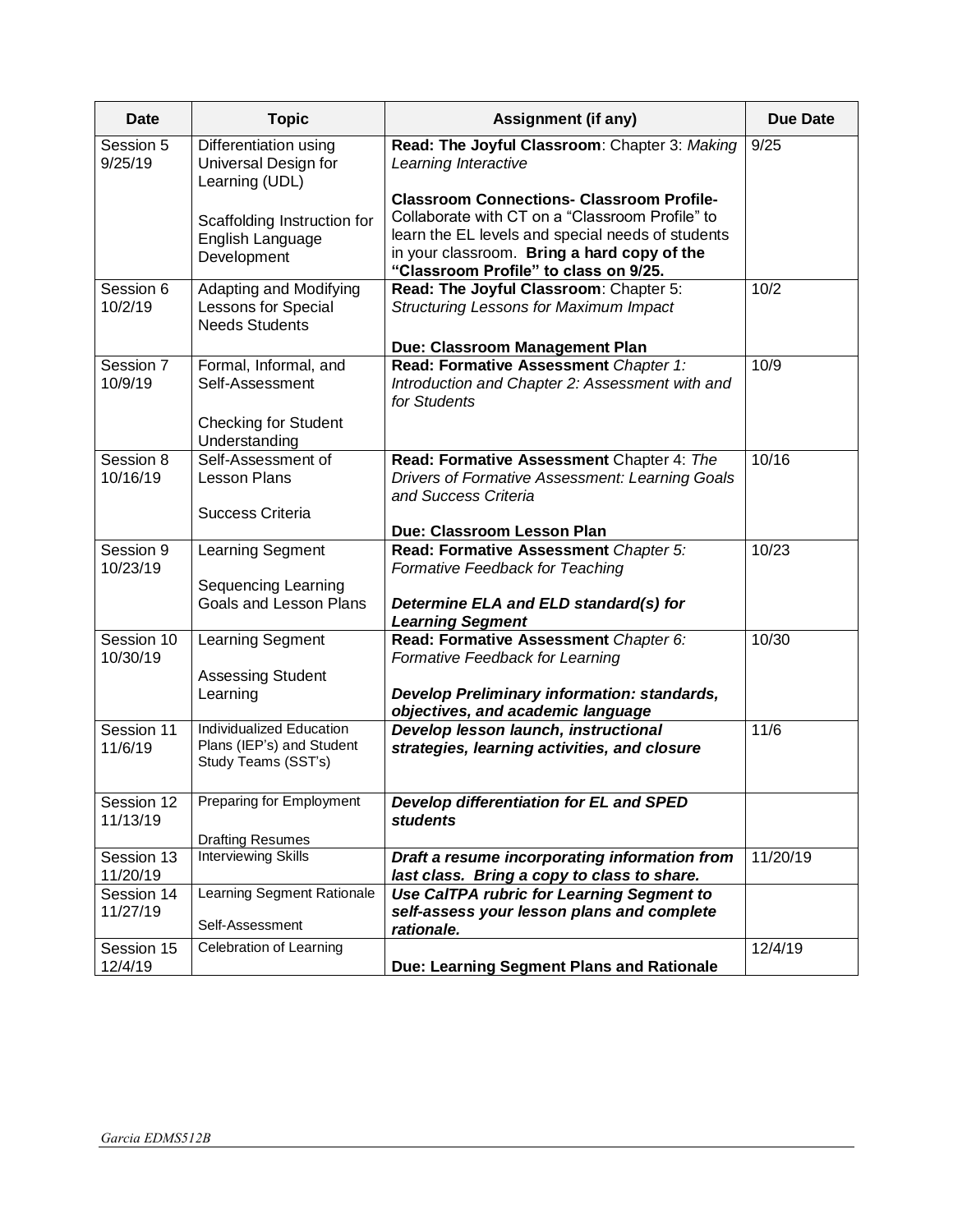# **COURSE REQUIREMENTS AND GRADED COURSE COMPONENTS**

#### <span id="page-8-0"></span>**Course Assignments**

#### **Participation-10 points**

This course has been designed to provide ample opportunities for your participation. To facilitate discussion, you are expected to come to class prepared to talk about all of the required readings. Students are encouraged to contribute to class discussion and diverse views are desired. Try to connect the readings to your teaching and fieldwork observation experiences whenever possible. The class is scheduled to meet 8 times over the Fall term. Each of you are expected to be present at every class or activity, to be on time, to not leave class early, and to actively participate and have meaningful and engaging conversations.

#### **Classroom Connections-20 points**

In order to make the connection between assigned reading, what you are learning in the course, and your classroom Clinical Practice (CP)observation/participation you will collaborate with your Cooperating Teacher (CT) to apply your learning to the classroom. Bring a hard copy to class each week. Your work will be collected each week as part of my formative assessment and we will use your work for classroom discussions.

As outlined in the Schedule Course Outline:

- 4 Observation/Reflections: Type a one-page observation and reflections based on the questions outlined in the Schedule Course Outline for weeks 2, 3, 4, and 5. Be sure to include references to assigned course readings and learning experiences.
- CT Behavior Management Plan
- Student Interaction
- Lesson Observation (You will use the lesson template for this assignment)
- Classroom Profile (You will be provided with a form to use for this assignment)

#### **These are due on weeks 2, 3, 4 and 5**

#### **Classroom Management Plan-20 points**

Drawing on our readings, observations, and class experiences you will develop a Classroom Management Plan for an inclusive, positive, and engaging learning environment.

Classroom management plan should include:

1.**Building Community:** How will you get to know your students and build relationships with and among students that will encourage positive interactions and maximize student learning? How will you teach students to collaborate in their conversations and assignments? Draw on your readings, observations, and class experiences.

2. **Behavior Expectations:** What rules do you foresee as important to create a safe and productive learning environment? How will you teach, reinforce, and provide consequences for students as they learn and adhere to the rules and expectations you develop? Draw on your readings, observations, and class experiences.

3) **Classroom Routines:** How you will structure the routines and systems in your classroom to ensure you establish a smooth, efficient, and effective classroom learning environment? Consider arrival routines, signals, transitions, materials management, and end-of-day routines. Draw on your readings, observations, and class experiences.

#### **This is due October 2.**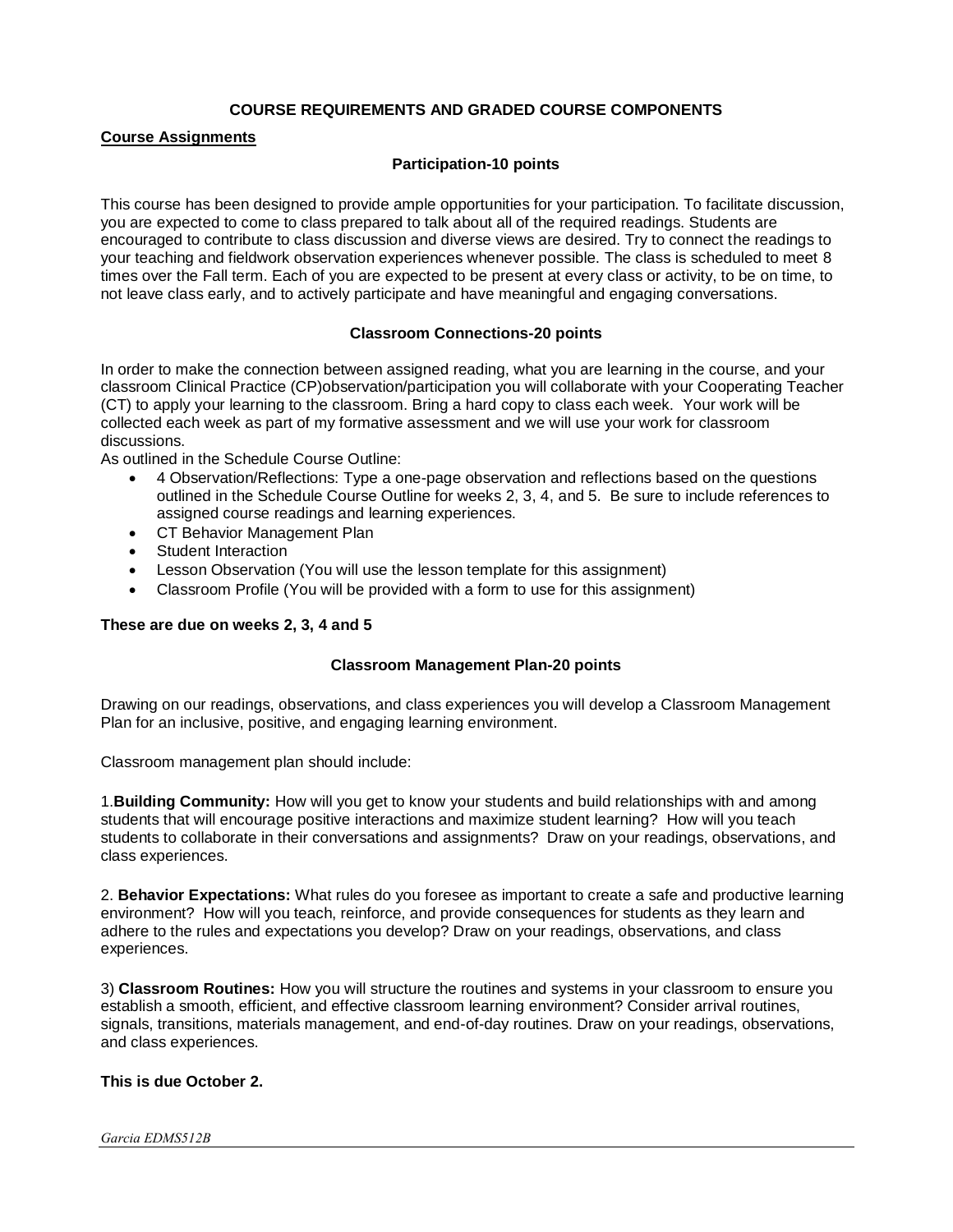# **Classroom Lesson Plan-20 points**

You will develop a math lesson plan using the provided template incorporating all the components we have discussed in class. You may choose to plan for a small group or whole group lesson.

Lesson Plan must include the following:

- Appropriate standards aligned learning goals
- Thoughtful use of instructional strategies and engaging activities that require higher-order thinking skills
- Opportunities for students' use of academic language and collaborative conversations
- Application of UDL principles: scaffolding, adaptations, and modifications to meet students' needs
- Opportunities for informal assessment to check for understanding

#### **This is due 10/16**

#### **Lesson Segment Plans and Rationale-30 Points**

Develop a series of 3 ELA lessons, assessments, and provide a reflection of your rationale in planning. (You will be provided with a lesson plan and rationale format to use).

Lessons Plans must include the following:

- Appropriate standard(s) aligned learning goals
- Thoughtful use of instructional strategies and engaging activities that require higher-order thinking skills
- Opportunities for students' use of academic language and collaborative conversations
- Application of UDL principles: scaffolding, adaptations, and modifications to meet students' needs
- Opportunities for informal, formal and student self-assessment to monitor student mastery of learning goals
- Success criteria
- Rationale for how lessons build upon prior learning and one another to deepen student understanding of content.

## **This is due December 4**

#### <span id="page-9-0"></span>**Grading Standards**

Grading Standards Total 100 Points  $A = 93 - 100$  $A - 90 - 92$  $B+ = 87-89$  $B = 83 - 86$  $B - 80 - 82$  $C+= 77-79$  $C = 73 - 76$  $C = 70-72$ 

#### <span id="page-9-1"></span>**Final Exam Statement**

There is no final exam for this course.

#### <span id="page-9-2"></span>**School of Education/Course Attendance Policy**

*Garcia EDMS512B* Due to the dynamic and interactive nature of courses in the School of Education, all candidates (course participants) are expected to attend all classes and participate actively. At a minimum, candidates (course participants) must attend more than 80% of class time, or s/he may not receive a passing grade for the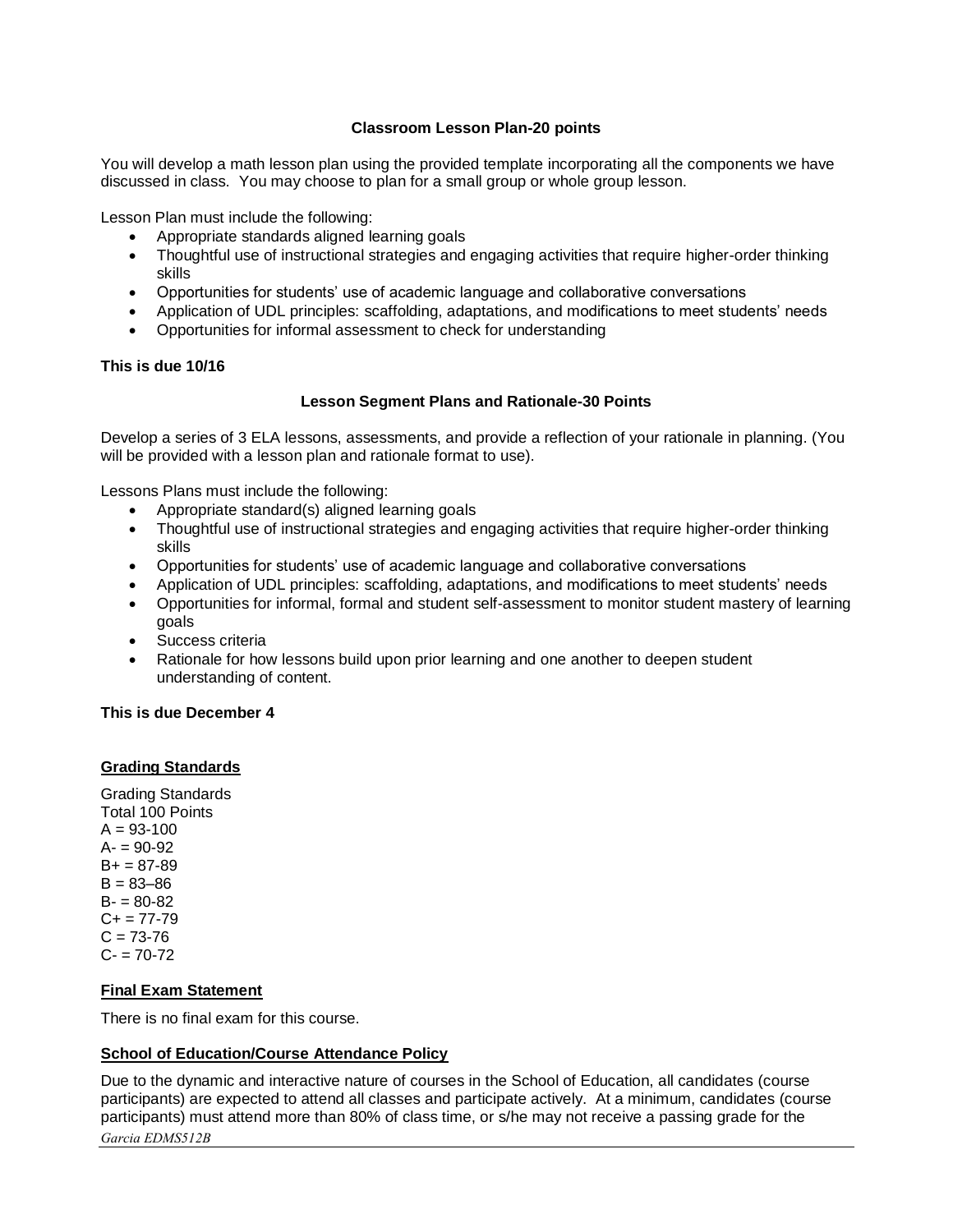course at the discretion of the instructor. Individual instructors may adopt more stringent attendance requirements. Should the candidate (course participants) have extenuating circumstances, s/he should contact the instructor as soon as possible. *(Adopted by the COE Governance Community, December, 1997).*

## <span id="page-10-0"></span>**Policy on Late/Missed Work**

Students are expected to turn in their work in a timely manner; this is particularly important because each course session is designed to utilize the assignments/readings due in class. There will be a 10% deduction in points for each day a written assignment is turned in late. Assignments will not be accepted if they are more than one week late. Please speak with your instructor if there are exceptional circumstances.

#### **Other Notes about Attendance and Participation**

This course has been designed to provide ample opportunities for your participation. To facilitate discussion, you are expected to come to class prepared to talk about all of the required readings. Students are encouraged to contribute to class discussion and diverse views are desired. Try to connect the readings to your teaching and fieldwork observation experiences whenever possible.

It is an expectation that you will behave in a professional manner. This will require that you approach your instructor, school personnel, and colleagues in a respectful manner that emphasizes problem solving and collaboration. Your full attendance means you are not distracted by digital devices. All digital devices should be turned off or to the vibrate mode during class. Laptop computers are essential to the process of our learning; however, it is expected that all students will avoid recreational use of computers during class and that laptops will be put away at the request of the instructor. Of course, participation also includes the extent to which you participate in class discussion and how you interact with your colleagues.

The class is scheduled to meet 8 times over the Fall term. Each of you are expected to be present at every class or activity, to be on time, to not leave class early, and to actively participate and have meaningful and engaging conversations. Consistent or excessive tardiness will be noted and will impact your grade. More than one absence will have an impact on your final grade; more than two absences may require you drop and retake the class.

# <span id="page-10-1"></span>**Student Collaboration Policy**

We learn best through interactions and discussions with one another in a collaborative learning environment. Students will collaborate regularly during this course. All students are expected to be active participants in their learning. The Co-Teaching Lesson Plan assignment is to be completed with a peer partner.

# **GENERAL CONSIDERATIONS**

#### <span id="page-10-3"></span><span id="page-10-2"></span>**CSUSM Academic Honesty Policy**

Students will be expected to adhere to standards of academic honesty and integrity, as outlined in the Student Academic Honesty Policy. All assignments must be original work, clear, and error-free. All ideas/material that are borrowed from other sources must have appropriate references to the original sources. Any quoted material should give credit to the source and be punctuated accordingly.

Academic Honesty and Integrity: Students are responsible for honest completion and representation of their work. Your course catalog details the ethical standards and penalties for infractions. There will be zero tolerance for infractions. If you believe there has been an infraction by someone in the class, please bring it to the instructor's attention. The instructor reserves the right to discipline any student for academic dishonesty, in accordance with the general rules and regulations of the University. Disciplinary action may include the lowering of grades and/or the assignment of a failing grade for an exam, assignment, or the class as a whole.